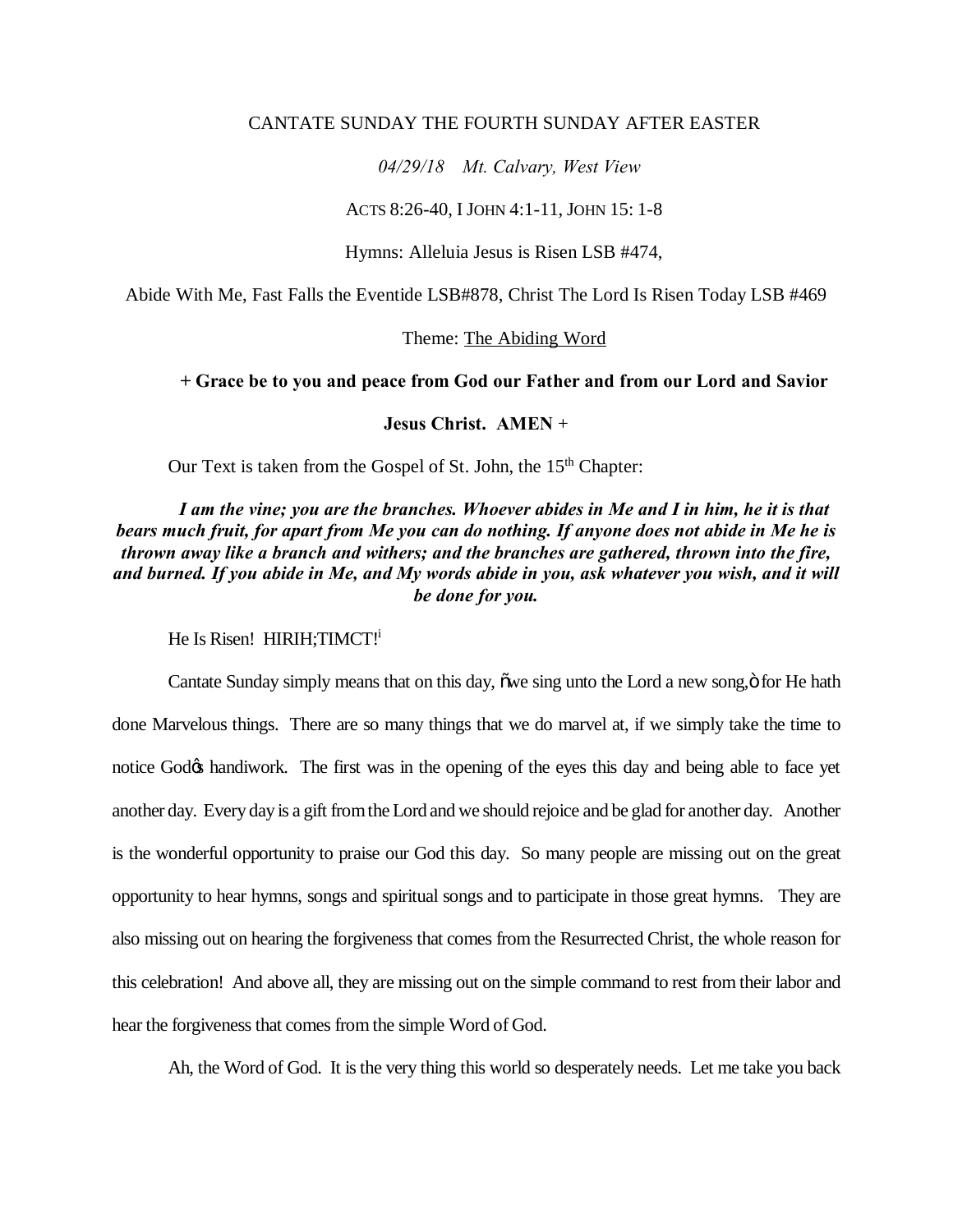in history to the very ancient time of i 1947. Can you recall what the significance of that year might have been? I will tell you. It marked the 100<sup>th</sup> anniversary of our beloved Synod. On that year, there was commissioned a publication, a book, entitled, simply, *The Abiding Word*. An excerpt from the preface, if I may: "Our Missouri Synod, in 1947, looks back on a century of its existence. The fourth generation is taking up the work in our part of the Lord is Kingdom on earth; and they are inheriting, undiminished and undiluted, the chief treasure which our Fathers came to these shores to save: The Word of Our Godí. Time has brought many changes. The world has changed. Our fathers spent many weeks at sea crossing the Atlantic; today we fly from coast to coast in a few hours. Life has changed; the hardships encountered by the pioneers of our Synod are unknown to their children. The language has changed i. but the confession of the men of 1847 is till the confession of 1947. $\ddot{o}$  It is 2018. Is this still the same today, 71 more years removed? I say from a Church perspective absolutely. Indeed, we still have the same Abiding Word as drove the men from Germany to the New World so that we could do the command to teach and preach without interference the mighty Word of God that reminds us yet again that He Is Risen! HIRIH; TIMCT!

Yes, this is the abiding Word that makes us become what the Lord has promised us this day,  $\delta I$ *am the vine; you are the branches. Whoever abides in Me and I in him, he it is that bears much fruit, for apart from Me you can do nothing.*  $\ddot{o}$  Perhaps, I need to make this point very clear. Apart from Christ, we can do nothing, not a single good thing at all. It is imperative that this be understood. In our sinful flesh, we think that we can do many things and certainly in our free will we believe that we can do many things. We even believe that we can simply pick up God $\alpha$  Word and completely understand it after only one pass. After all, we are smart. God gave us a brain and the ability to comprehend. My little niece, we have just found out, after 7 years of doing her government sanctioned elementary education, has a vision problem in which one eye is not as focused as her other eye so slightly that she has trouble reading 6 it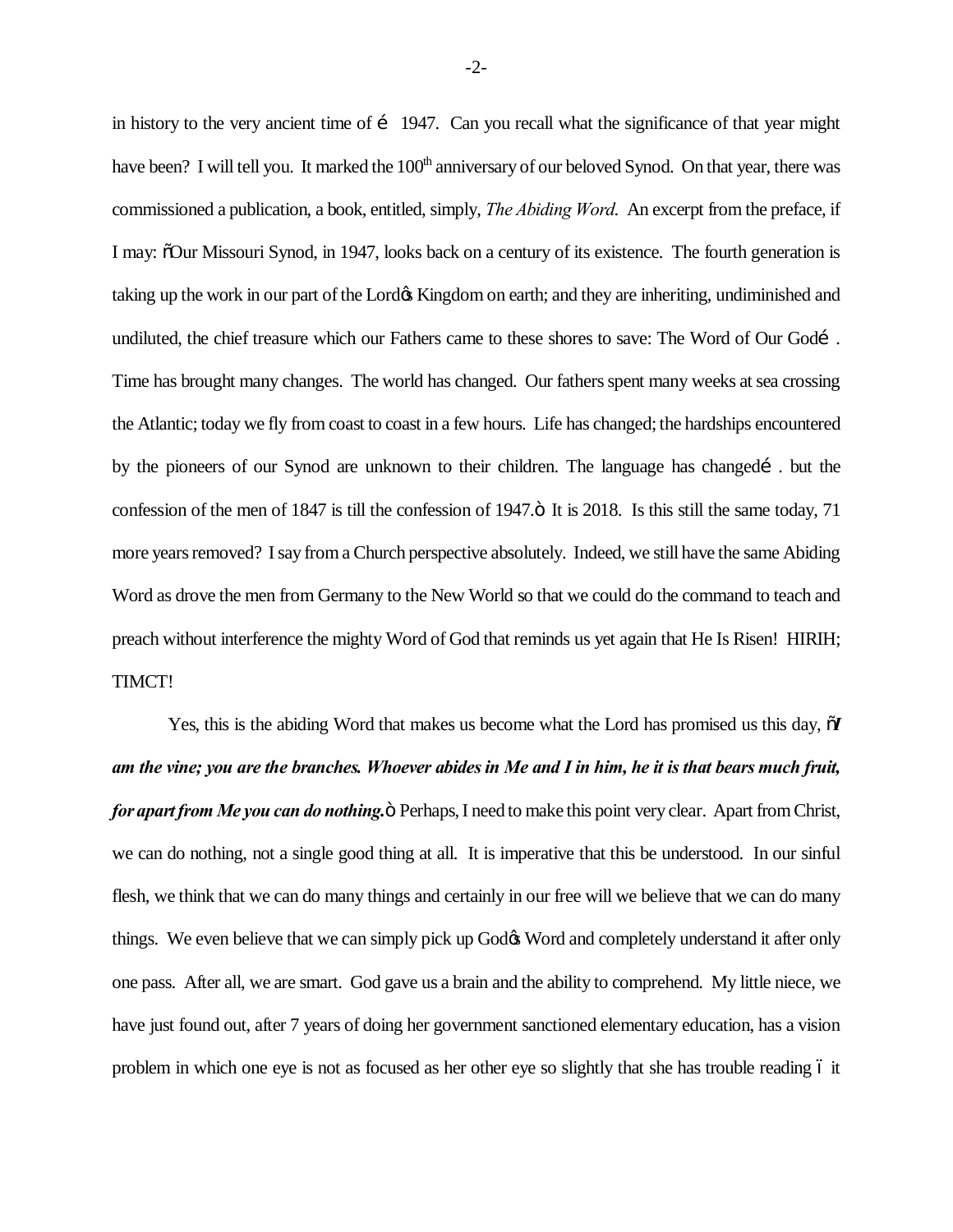only affects her reading! Yet, she has never gotten low grades for it is her comprehension that has overcome the vision deficiency and hidden this malady from all. God is a wonderful God. He helps us in so many ways, yet, if we are truly honest with ourselves, we really are like the Ethiopian eunuch, and have no idea Who God is referring to in the prophecies, unless the spirit reveals it to us.

Indeed, it truly does make us pause to understand that we do not have the power to comprehend the Scriptures, unless the Holy Ghost reveals to us the understanding. The first understanding is that we begin the comprehension in faith, given by God to recognize the Word what we hear it, and believe it when it is heard. Having the Word in, with, and through us, means we have Christ, and believing said Word means we are part of Christ, grafted into the true vine. He gives us life and breath just as a grafted branch receives waters of life and nutrients to grow further still. This is the second understanding from the Holy Ghost. There is still another understanding, that we truly need to understand, or our ministry means nothing. "*If anyone does not abide in Me he is thrown away like a branch and withers; and the branches are gathered, thrown into the fire, and burned.* This is a serious reality. If we decide NOT to remain grafted to the true Vine, we will wither. We will die. There is no if, ands, or buts.

It truly is so very important to remain in the solid Word of God, "*If you abide in Me, and My words abide in you, ask whatever you wish, and it will be done for you*. What if we find another that has fallen from the One True Vine, and is no longer nourished by the life-giving food and drink of God $\alpha$ Word though the Word and Sacrament ministry? Ask, and it will be done for you. Simply hold your loved ones and your friends in prayerful consideration; ask the Great Physician of body and soul to help bring the wayward back to the pure Word of God and understand that He hold the keys to everlasting life and peace.

Indeed, our world is not any different 170 years removed from the start of our beloved synod, as John addressed in his epistle,  $\ddot{\text{o}}$ *Beloved, do not believe every spirit, but test the spirits to see whether they* 

-3-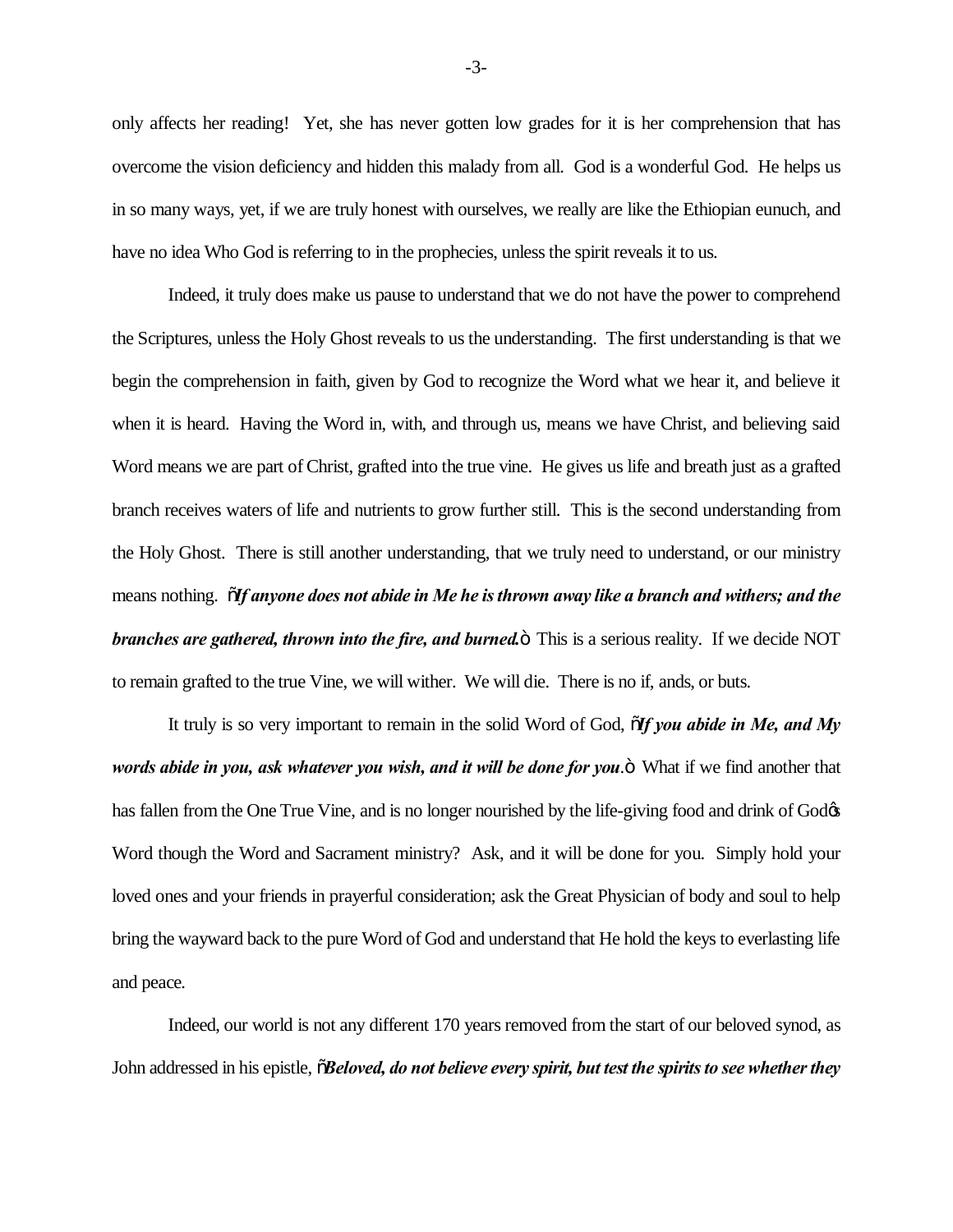*are from God, for many false prophets have gone out into the world.* Sadly, this is most certainly true, that there are false prophets this day trying to remove God from our midst and take away our future believers. Yet, we can know when the voice we hear is God, for, "*every spirit that confesses that Jesus Christ has come in the flesh is from God, and every spirit that does not confess Jesus is not from God. This is the spirit of the antichrist, which you heard was coming and now is in the world already. Little children, you are from God and have overcome them, for He Who is in you is greater than he who is in the world. They are from the world; therefore, they speak from the world, and the world listens to them. We are from God. Whoever knows God listens to us; whoever is not from God does not listen to us. By this we know the Spirit of truth and the spirit of error.*" It truly is easy to hear the Spirit of truth, when you remain in the truth. Jesus is the Truth, the Way and the Life. We do not come to the Father without Him, and we offer Him in truth to every man, woman, and child that needs to hear the sweet Gospel of Salvation. The Waters of Baptism are here for those need to be washed as the Ethiopian, and the food is offered to all that need comfort of forgiveness of all sins. Indeed, the offer is made not out of compulsion, but out of love, for, "*God sent His Only Son into the world, so that we might live through Him. In this is love, not that we have loved God but that He loved us and sent His Son to be the propitiation for our sins.*  $\ddot{o}$  We are saved by Christ alone, grafted into the True Vine by Baptism and faith. The Word of God truly does abide in you to make you believe and comprehend all He wants you to know that will bring you true peace in your days here on this earth and in the wonderful promise to come. As we wait patiently, let us help others know the True Vine as well.

He is Risen! HIRIH; TIMCT... *Beloved, if God so loved us, we also ought to love one another*. Let us show love in all we do. Alleluia! In His Most Holy Name, we Pray. **AMEN**.

+ AND NOW MAY THE PEACE OF GOD WHICH SURPASSES ALL UNDERSTANDING KEEP YOUR HEARTS AND MINDS IN UNION WITH CHRIST JESUS OUR LORD. AMEN+ Offering / Prayers